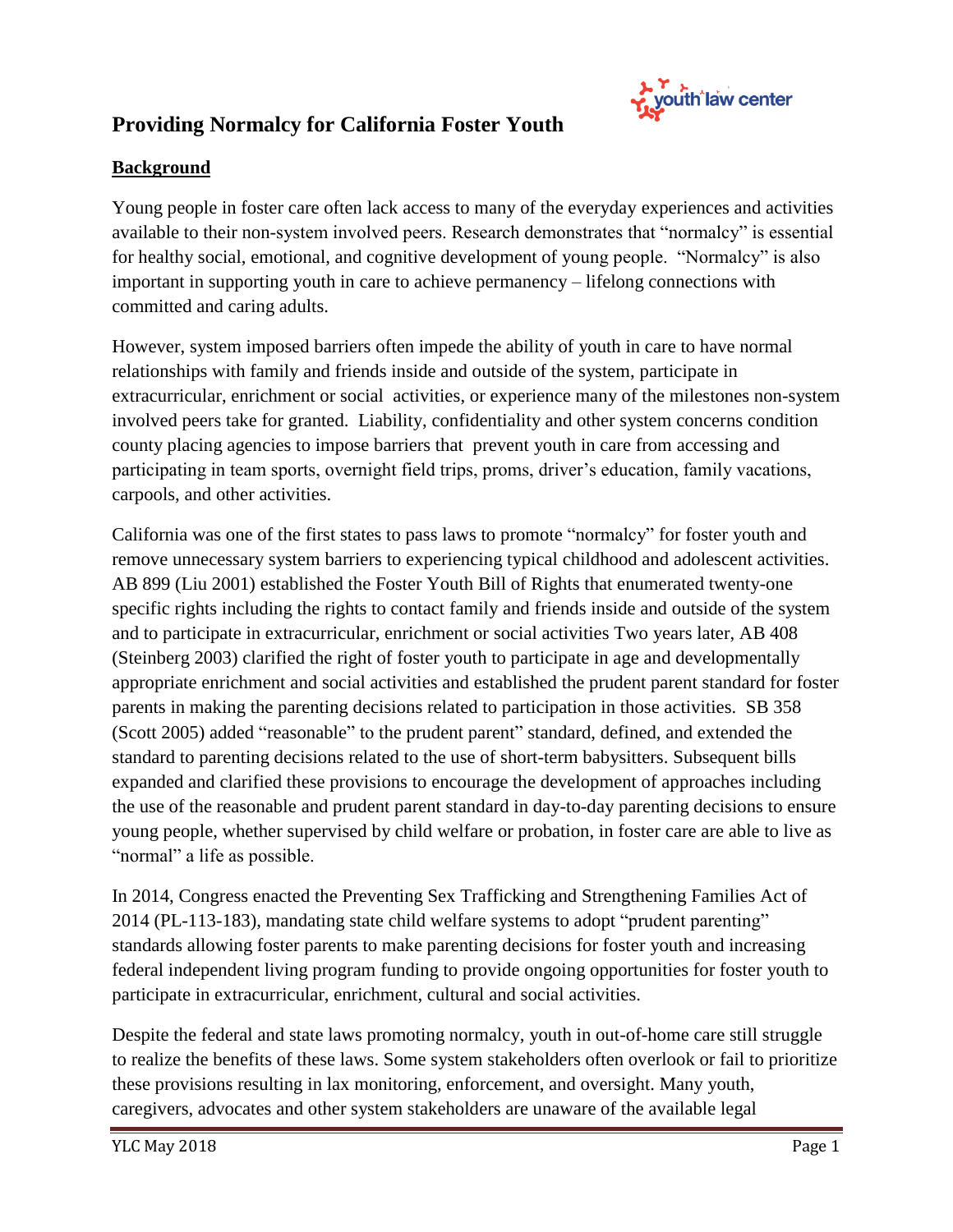protections or how to enforce these provisions. Below is a summary of the laws related to normalcy and mechanisms for county placing agencies, resource parents, foster youth, advocates, and other system stakeholders to ensure that foster youth are not denied access to the childhood and adolescent experiences of their non-system involved peers.

#### **What Laws Require Normalcy? Know Before Saying "No".**

The legal framework governing normalcy for foster youth consists of federal and state statutes, regulations, state court rules, state agency policies, local court rules and local agency policies. The hierarchy of laws starts with federal laws (statutes, regulations and federal policies) to state and local provisions. Each level in this hierarchy controls the next level below which can provide more, but not less than the level above. In other words, lower levels cannot be more restrictive than the higher levels of government and or law, but the lower levels in the hierarchy can require or provide more protections than the higher levels.

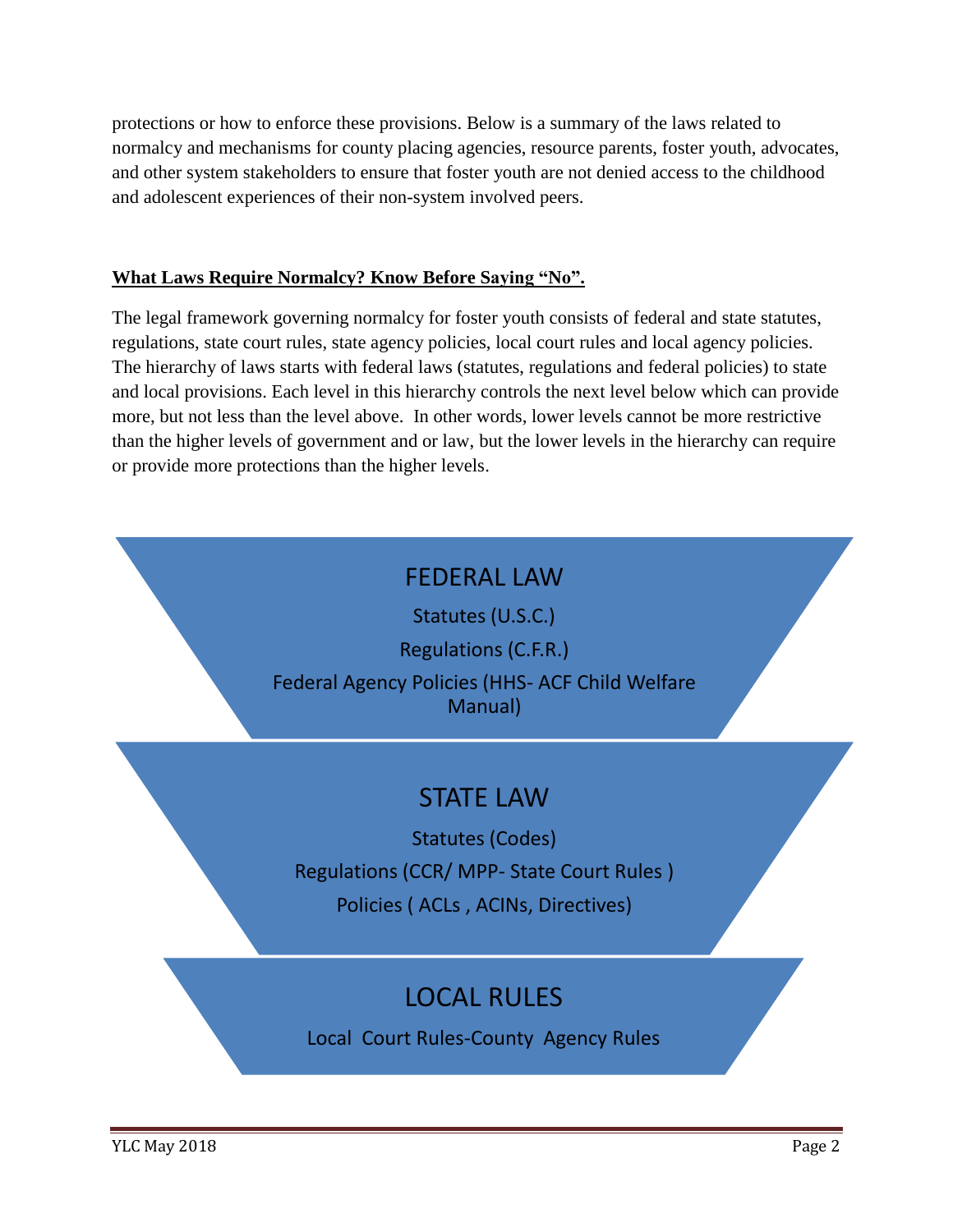### **Federal Law**

Under federal law, states are required to give foster parents the ability to use the reasonable and prudent parenting standard to make decisions for foster youth regarding participation in age or developmentally-appropriate activities, and provide training to foster parents on using the standard. 42 U.S.C. §671(A) (10 and 24). Federal law provides the following definition for the standard:

The term `reasonable and prudent parent standard' means the standard characterized by careful and sensible parental decisions that maintain the health, safety, and best interests of a child while at the same time encouraging the emotional and developmental growth of the child, that a caregiver shall use when determining whether to allow a child in foster care under the responsibility of the State to participate in extracurricular, enrichment, cultural, and social activities. 42 U.S.C. §675(10)

Federal law also requires states to have policies that clarify the liability of foster parents when using the reasonable and prudent parent standard in making decisions regarding a child in their care. 42 U.S.C. §671(A) (10). Beginning in 2020, the federal government will provide states with additional funding each year under the Title IV-E Independent Living program to support foster youths' participation in age-appropriate activities. (PL-113-183, Sec. 111). The federal Department of Health and Human Services (HHS), the agency responsible for overseeing foster care, has not yet promulgated regulations on the reasonable and prudent parent standard.

#### **California Law**

The federal law provisions described above were based in part on California law which provides greater protections for foster youth related to normalcy. The California Department of Social Services (CDSS) is the state agency responsible for overseeing and monitoring child welfare and foster care in the state. CDSS is responsible for implementing state and federal laws, promulgating regulations and issuing policy guidance related to the normalcy laws for foster youth. California has an extensive mosaic of laws related to normalcy including statutes (e.g. the Foster Care Bill of Rights in WIC § 16001.9 and the reasonable and prudent parenting standard in WIC§§ 362.05 and 727(a)(4)(F)); regulations (licensing for foster care placements in 22 CCR<sup>1</sup> 89000 and child welfare directives for social workers in MPP<sup>2</sup>- 31-000 *et seq*.); state policies (All County Letters (ACLs), All County Information Notices (ACINs), RFA Written Directives and CCL Provider Notices); state and local court rules; and local agency policies.

l  $1$  California Code of Regulations (CCR) is the state's administrative code.

<sup>&</sup>lt;sup>2</sup> CDSS publishes some regulations in its Manual of Policies and Procedures (MPP).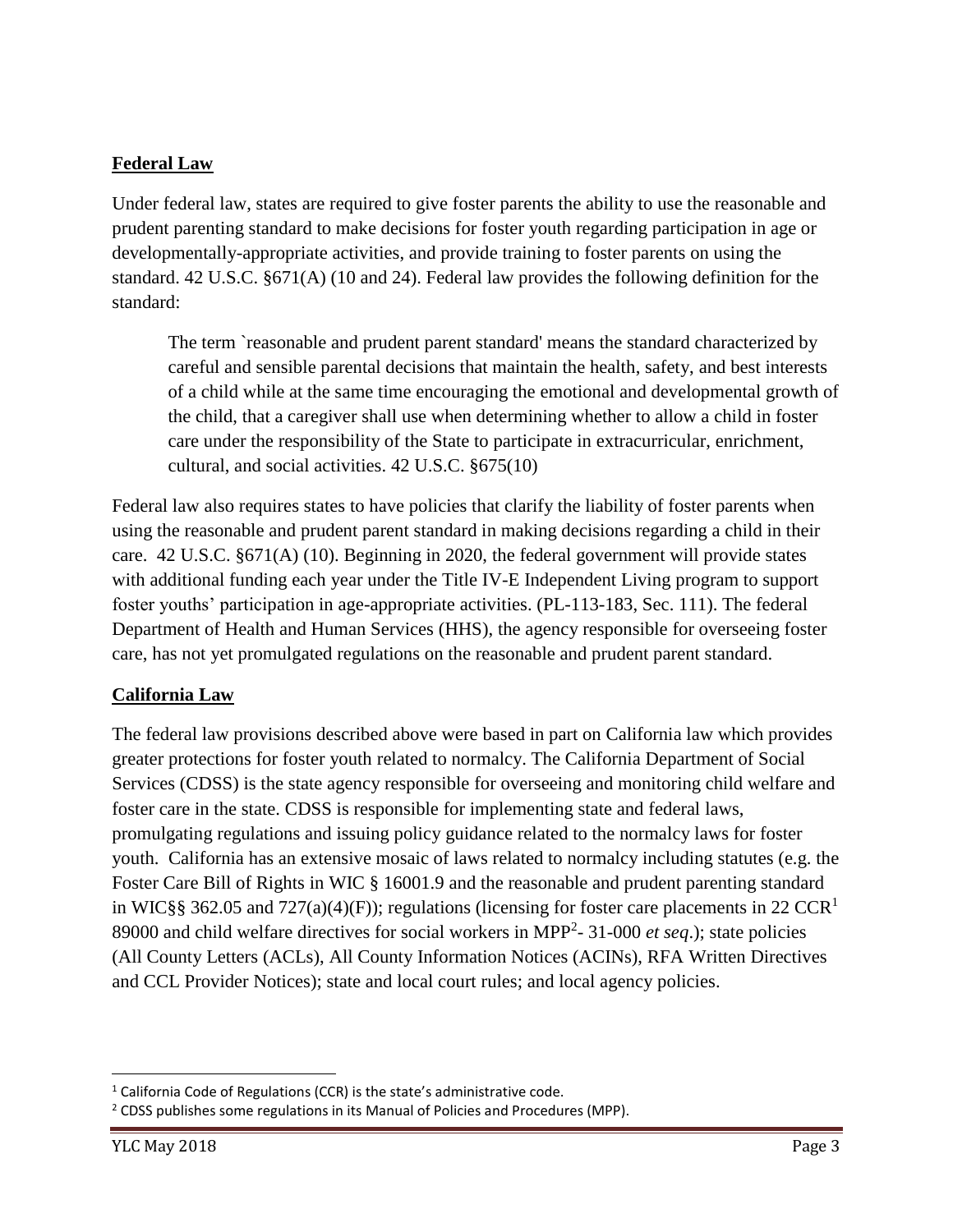### **Foster Youth Bill of Rights**

Under current law, foster youth have many rights with respect to how they are treated in care. The foster youth bill of rights specifies twenty seven (27) rights related to interpersonal relationships, social activities, religion, education, work, case planning, court, health care, permanency and transitioning from foster care. Welfare & Institutions Code (WIC)  $\S16001.9^3$ and CDSS Written RFA Directives, Section 11-12 (v.5.0, effective February 6, 2018, hereafter "RFA Directive") RFA Directive 11-08. For example, foster youth have the right to be treated with dignity and not be discriminated against; to visit with siblings and have social contacts inside and outside of the system; to have confidential phone calls and correspondence unless prohibited by court order; to attend school and participate in extracurricular, enrichment and social activities; to work, to attend religious services of their choice; to not be subject to unreasonable searches of their personal belongings, to attend ILP classes and activities; and to receive information about postsecondary education, vocational options, and reproductive health. The bill of rights also makes clear that resource parents are not required to take any action that would impair the health and safety of a foster youth. WIC §16001.9 (b).

#### **Reasonable and Prudent Parenting**

California law requires resource parents to exercise reasonable and prudent parenting in the dayto-day parenting decisions in providing care and supervision to foster youth. Health & Safety Code §1522.44 (a); see also, RFA Directive, Section 11-12. Training for resource parents must include information on knowledge and skills relating to the reasonable and prudent parent standard. WIC §§362.05 and 727(a)(4)(F); RFA Directives Section 6-06(a) (16) ( Pre-Approval Training) and Section  $8-01(a)(2)$  (Annual Training). When using the reasonable and prudent parent standard, resource parents may not deny foster youth any of the rights described above and specified in WIC 16001.9, violate court orders, or contradict the needs and services plan for the foster youth. RFA Directive Section 11-12 (a)(2). The standard does not extend to nonminor dependents (foster youth age 18 and older) who are legally adults and are authorized to make their own decisions. RFA Directive Section 11-12 (a)(1).

Resource parents must use the reasonable and prudent parent standard when making decisions regarding whether a foster youth in their care can participate in specific age or developmentally appropriate extracurricular, enrichment, cultural, and social activities (WIC §§ 362.05 and  $727(a)(4)(F)$ ;) and the selection of occasional short term babysitters. WIC §362.04. The standard is defined as follows:

l <sup>3</sup> WIC 16001.9

[http://leginfo.legislature.ca.gov/faces/codes\\_displaySection.xhtml?lawCode=WIC&sectionNum=16001.9](http://leginfo.legislature.ca.gov/faces/codes_displaySection.xhtml?lawCode=WIC§ionNum=16001.9)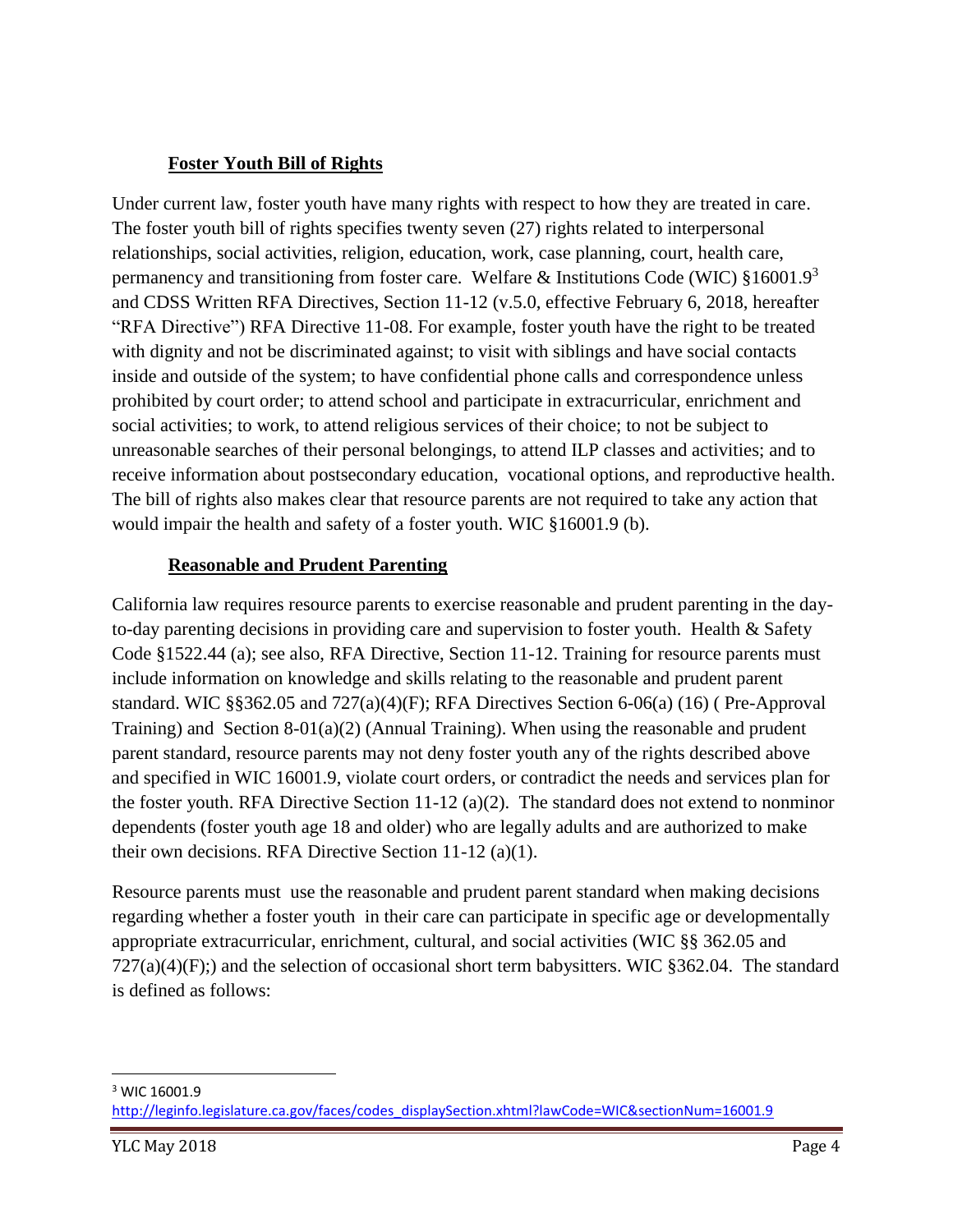Reasonable and prudent parent" or "reasonable and prudent parent standard" means the standard characterized by careful and sensible parental decisions that maintain the health, safety, and best interests of a child while at the same time encouraging the emotional and developmental growth of the child, that a caregiver shall use when determining whether to allow a child in foster care under the responsibility of the state to participate in age or developmentally appropriate extracurricular, enrichment, cultural, and social activities.

"Age or developmentally appropriate" means both of the following:

(A) Activities or items that are generally accepted as suitable for children of the same chronological age or level of maturity or that are determined to be developmentally appropriate for a child, based on the development of cognitive, emotional, physical, and behavioral capacities that are typical for an age or age group.

(B) In the case of a specific child, activities or items that are suitable for the child based on the developmental stages attained by the child with respect to the cognitive, emotional, physical, and behavioral capacities of the child. WIC §362.05(c) (1) and (2).

As discussed above, foster youth are entitled to participate in age-appropriate extracurricular, enrichment, and social activities. WIC§ §362.05; 727(a)(4)(F); §16001.9(a) (13). State and local polices related to normalcy should promote and protect the ability of foster youth to participate in age-appropriate extracurricular, enrichment, and social activities. WIC §§362.05(a)(1) and 727 (a)(4)(F). State law also provides that no state or local regulation or policy may prevent, or create barriers to, participation in those activities. *Ibid.*

In applying the reasonable and prudent parent standard, a resource parent must consider: (1) the age, maturity, and developmental level of the foster youth; (2) the nature and inherent risks of harm, and (3) the youth's best interest based on the information the resource parent knows about the youth. 22 CCR 89377(c). The information known about the foster youth includes the youth's history, behavioral tendencies, health, abilities, limitations, and court orders.

CDSS has issued policy guidance on the reasonable and prudent parenting standard. In the RFA Directives, ACLs, and ACINs.<sup>4</sup> CDSS' policies interpret the statutory and regulatory provisions

 $\overline{\phantom{a}}$ 

<sup>4</sup>RFA Directives Section 11-12 [http://www.cdss.ca.gov/Portals/9/RFA/Final%20V5%20%202.6.18.pdf?ver=2018-](http://www.cdss.ca.gov/Portals/9/RFA/Final%20V5%20%202.6.18.pdf?ver=2018-02-06-084609-033) [02-06-084609-033](http://www.cdss.ca.gov/Portals/9/RFA/Final%20V5%20%202.6.18.pdf?ver=2018-02-06-084609-033) ; ALL COUNTY LETTER NO. 16-31 Reasonable and Prudent Parent Standard [http://www.cdss.ca.gov/lettersnotices/entres/getinfo/acl/2016/16-31.pdf;](http://www.cdss.ca.gov/lettersnotices/entres/getinfo/acl/2016/16-31.pdf) Reasonable and Prudent Parent Standard Resource Guide for Foster Parents

[http://www.ccld.ca.gov/res/pdf/RPPS\\_ResourceGuide.pdf;](http://www.ccld.ca.gov/res/pdf/RPPS_ResourceGuide.pdf) and ACIN I-17-13 QUESTIONS AND ANSWERS (Q&A) REGARDING REASONABLE AND PRUDENT PARENT STANDARDS

[http://www.cdss.ca.gov/lettersnotices/entres/getinfo/acin/2013/I-17\\_13.pdf](http://www.cdss.ca.gov/lettersnotices/entres/getinfo/acin/2013/I-17_13.pdf)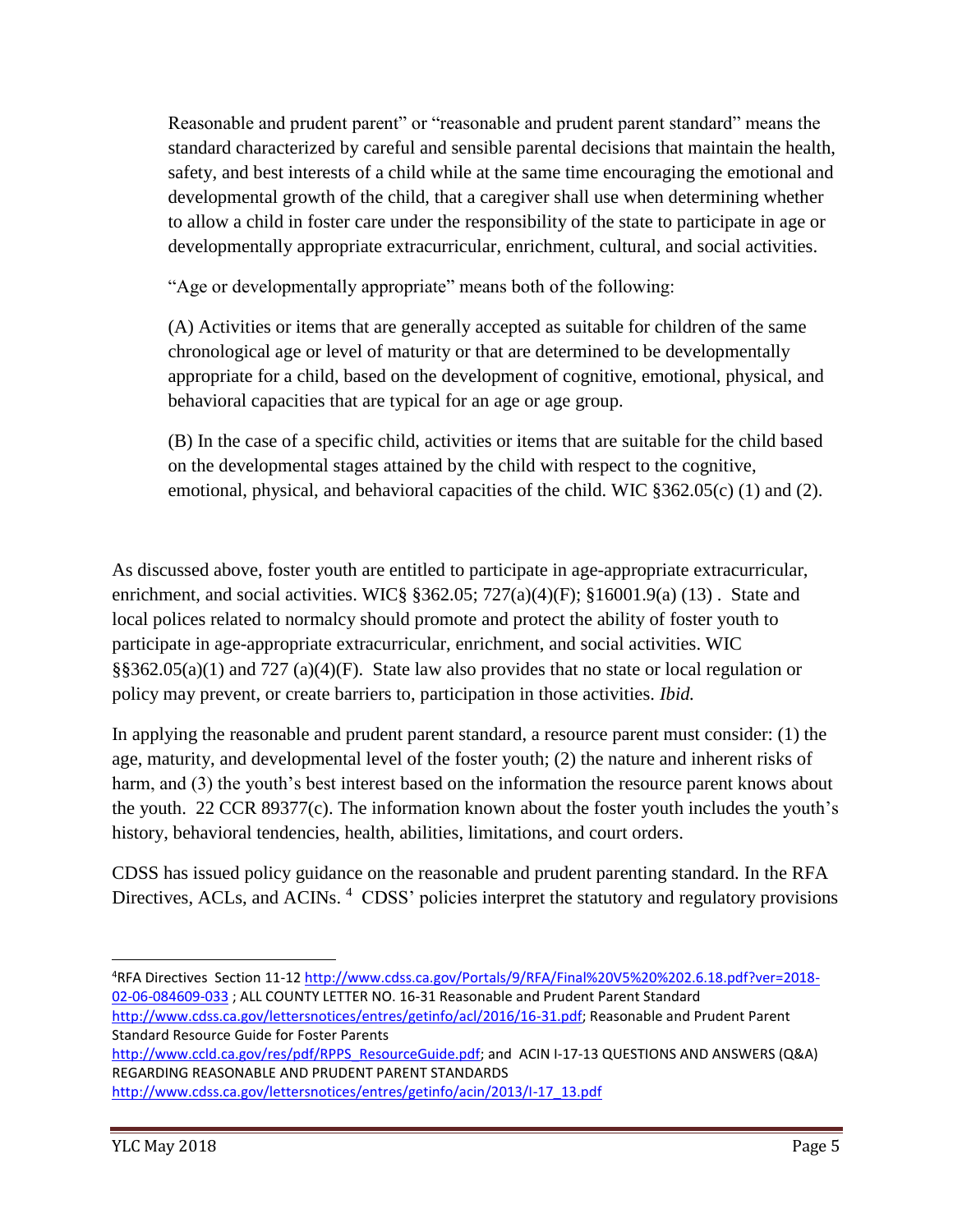and cover the decision-making process and common questions that arise regarding the reasonable and prudent parenting standard.

In making decisions, resource parents should gather information about the activity, evaluate whether the activity is appropriate for the child, and consider any foreseeable risks. The following questions can help guide the decision:

- Does the activity seem reasonable?
- Is this activity age or developmentally appropriate for the child?
- Is this activity appropriate given the child's maturity?
- Is this activity consistent with the health, safety, and best interests of the child?

 Does this activity encourage the emotional, developmental, or cultural growth of the child?

Does this actively assist in normalizing life in foster care?

• What are the inherent risks, hazards, or harms related to the activity?<sup>1</sup> ACL 16-31 and RFA Directive Section 11-12.

However, resource parents must keep in mind the specific rights guaranteed to foster youth and restrictions imposed by court orders in making reasonable and prudent parenting decisions. The standard cannot be used to circumvent specific rights of foster youth or orders of the court. For example, a resource parent can make decision that a youth cannot use a cell phone during certain hours (e.g. at the dinner table or after bedtime) but may not decide that a foster youth cannot possess a cell phone. 22 CCR 89072 (foster youth have the right to make and receive confidential phone calls and possess their own belongings including a cell phone).

The following are common situations resource parents face when applying the reasonable and prudent parenting standard.

# *Supervision*

### *Occasional Short-term Babysitter*

If a resource parent anticipates being absent from the home for no more than 24 hours at a time, on an occasional basis, he or she may arrange for an occasional short-term babysitter to provide care and supervision to a foster youth. An occasional short-term babysitter may be younger than 18, but must have the maturity, experience, and ability to provide the foster youth adequate care and supervision. A foster youth may, but under no circumstances shall be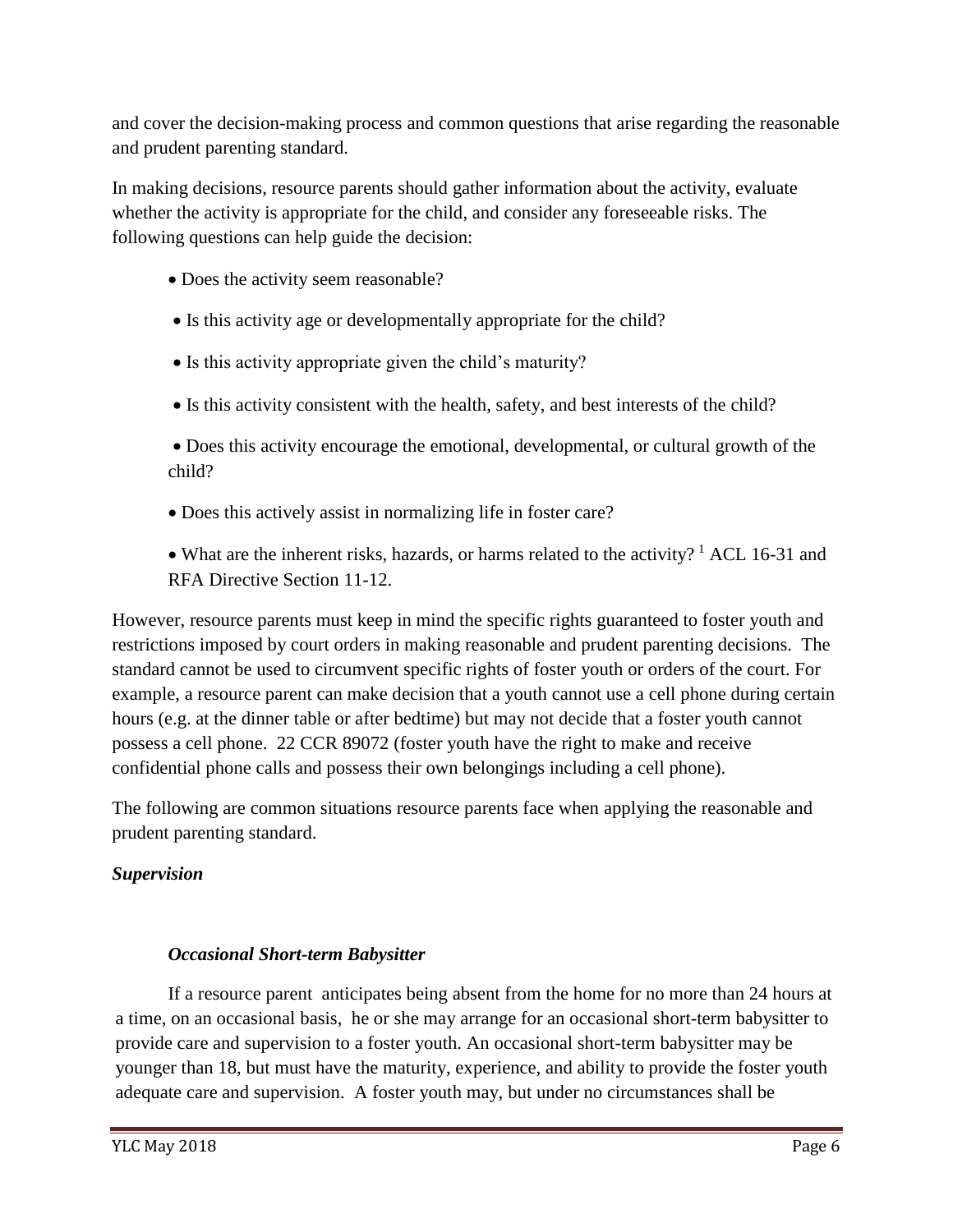required to, act as an occasional short-term babysitter. 22 CCR 89378 (a) (1) (A) (3) and RFA Directive Section 11-13 (c) (1). The resource parent must provide babysitter with information about the child, including any medication needs, and an emergency contact number for the resource parent.

### *Alternative care and supervision<sup>5</sup>*

If the resource parent anticipates being absent for more than 24 hours, the resource parent may , on an occasional basis, arrange for an alternative caregiver to provide care and supervision to a foster youth unless prohibited by the social worker, probation officer, court order, or the licensing or approval agency. 22 CCR 89378 (a )(1)(B) and RFA Directive Section 11-13 (c) (2). Alternative caregivers must be at least 18 years of age, have a criminal and child abuse clearance, be willing and able to provide the foster youth with appropriate care and supervision. The resource parent must prior to any absence verbally or in writing notify the social worker or probation officer of the name of the alternative caregiver, planned dates of absence, an emergency number where the resource parent can be reached, and receive approval from the social worker or probation officer for any absence of more than 72 hours. 22 CCR 89378 (a) (1) (B) (5) and RFA Directive Section 11-13 (c) (2). The resource parent must provide the alternative caregiver with information about the child, including any medication needs, and an emergency contact number for the resource parent. Providing care and supervision through the use of an alternative caregiver is intended to create stability and normalization for the foster youth during those infrequent instances where the caregiver will be absent from the home longer than 24 hours.

### *Leaving foster youth home alone*

A resource parent is permitted to leave a foster youth age 10 or older home alone on an occasional basis without adult supervision, but cannot leave a foster youth unsupervised overnight. The reasonable and prudent parent standard must be used by the resource parent to determine the appropriateness of leaving the youth alone and the youth must know how to contact the resource parent, what to do in an emergency and where emergency numbers are posted. 22 CCR 89378 (a ) (1) (D ) and RFA Directive Section 11-13 (d).

### *Parked Cars*

The reasonable and prudent parent standard also applies to leaving a foster youth alone in a parked car. However, the resource parent must also comply with the Vehicle Code which prohibits leaving a child 6 years of age or younger inside car without being supervised by a person 12 years of age or older, under either of the following circumstances: (1) Where there are

 $\overline{a}$ 

<sup>&</sup>lt;sup>5</sup> Regular absences require licensed care (child care or approved resource family care) and "respite care" requires the use of a licensed, approved or certified resource parent and is limited to a maximum of 72 hours per occurrence. WIC 16501(b); MPP 31-002 ( r ) and 22 CCR 89378(a )(1)(C ).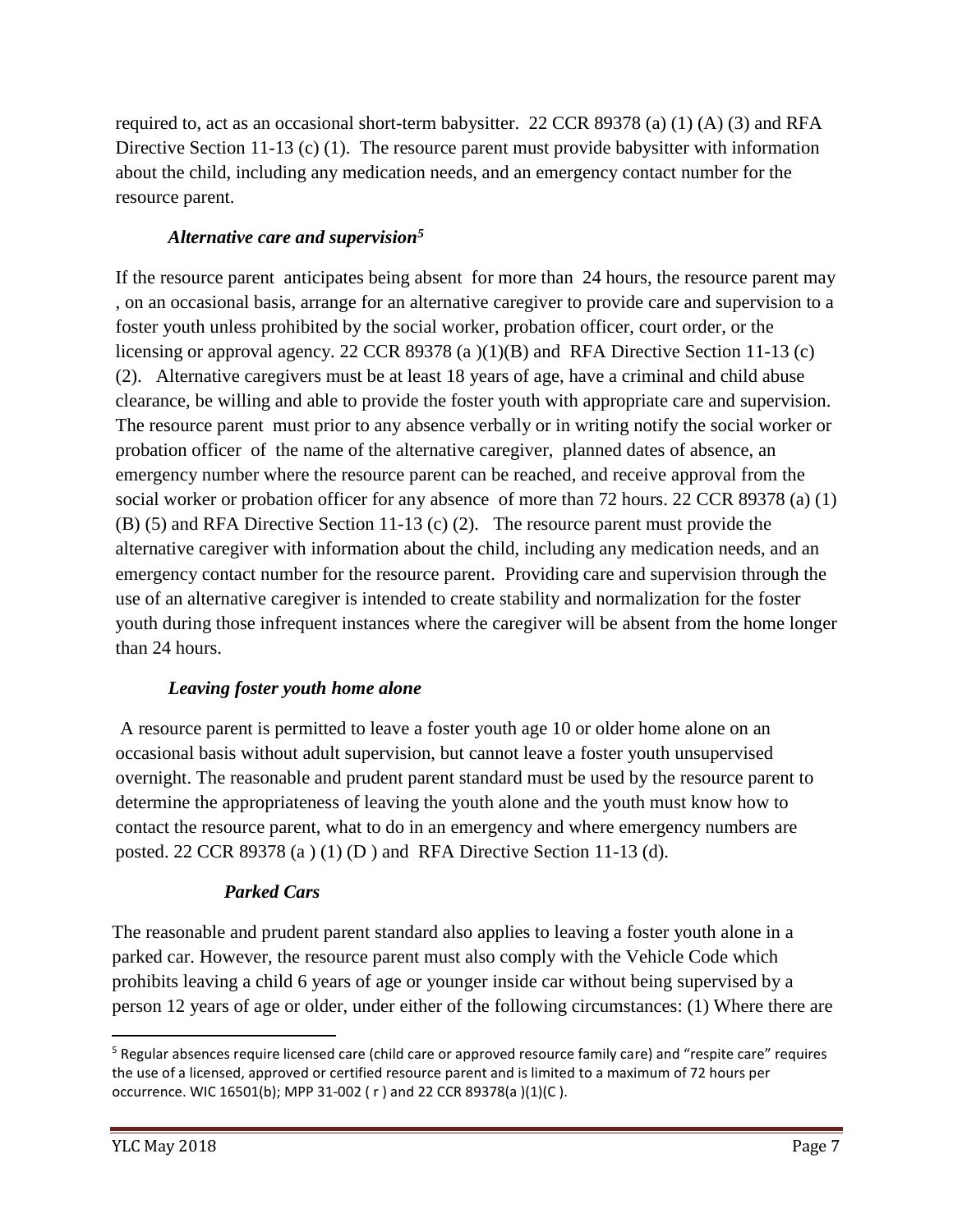conditions that present a significant risk to the child's health or safety; and (2) When the vehicle's engine is running or the vehicle's keys are in the ignition, or both. 22 CCR 89378(b) and RFA Directive Section 11-13 (g).

### *Travel*

# *Resource Family Travel*

Nothing in state statutes or regulations requires resource families to obtain a court order for, or prohibits, travel with a foster youth outside of the county or state. ACIN 1- 17-13 and RFA Directive Section 11-14 (c) (6). The reasonable and prudent parent standard applies to decisions regarding family vacations and travel for other social activities. See RFA Directive Section 11- 14 (c ) (6). ACIN 1- 17-13 and ACIN I-78-03. However, county placing agencies and local courts <sup>6</sup> may adopt policies and rules regarding out-of-county and out-of-state travel provided that those policies and rules are consistent with WIC 362.05 and do not create undue barriers to or prevent youth from participating in social activities.

# *School trips and other extracurricular, enrichment and social activity travel*

The reasonable and prudent parent standard explicitly applies to decisions regarding school trips and travel for other extracurricular, enrichment and social activities. WIC 362.05, RFA Directive Section 11-14 (c) (6), ACIN 1-17-13 and ACIN I-78-03. However, county placing agencies and local courts may adopt policies and rules regarding out-of-county and out-of-state travel provided that those policies and rules are consistent with WIC 362.05 and do not create undue barriers to or prevent youth from participating in social activities.

# *Extracurricular, Enrichment, and Social Activities*

Foster youth have the right to participate in extracurricular, enrichment, and social activities and to have social contacts outside of the foster care system. WIC§16001.9(a)(13) and (15). Extracurricular, enrichment, and social activities may include, but are not limited to sports, band, dances, field trips, bike riding, dating, socializing with friends, shopping, going to the movies, concerts, plays, gardening, outdoor adventure training, sleepover with friends, babysitting, having visitors in the home, using a computer, and having and using a cell phone.

**Superior Court of California ,County of San Francisco, UNIFORM LOCAL RULES OF COURT ( REVISED: January 1, 2018)** Rule 12.23 (travel) and Rule 12.24 (refers to WIC 362.05 for participating in activities) **[http://www.sfsuperiorcourt.org/sites/default/files/images/Uniform%20Local%20Rules%20of%20Court\\_Effectiv](http://www.sfsuperiorcourt.org/sites/default/files/images/Uniform%20Local%20Rules%20of%20Court_Effective%201-1-18%20Final_1.pdf?1515525509339)**

 $\overline{\phantom{a}}$ 6 For example, San Francisco's Juvenile Court Rule 12.23 provides that the county agency is authorized to approve requests for travel within the United States and its territories (for less than 30 days) without a court order and requires the agency to provide reasonable notice to parents and all attorneys of record.

**[e%201-1-18%20Final\\_1.pdf?1515525509339](http://www.sfsuperiorcourt.org/sites/default/files/images/Uniform%20Local%20Rules%20of%20Court_Effective%201-1-18%20Final_1.pdf?1515525509339)**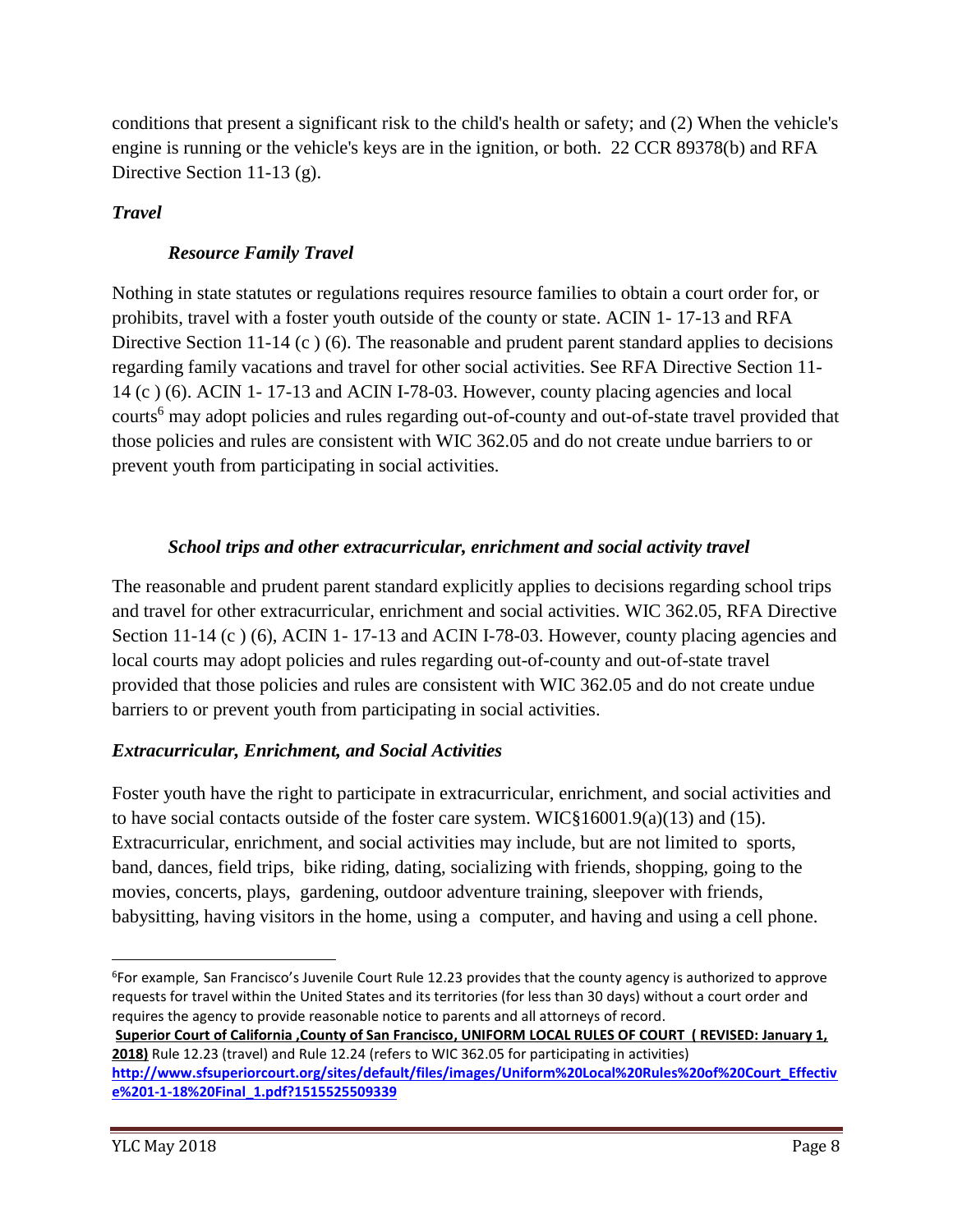22 CCR 89379 and RFA Directive Section 11-14. A resource parent may prevent a foster child from attending a specific activity as appropriate discipline for misbehavior, but the frequency and scope of that discipline cannot result in an effective denial of the youth's right to participate in extracurricular and other enrichment or social activities. ACIN 1- 17-13 and RFA Directives, Sections 11-12 (a) and 11-14.

### *Swimming and water activities*

Resource parents may decide, using the reasonable and prudent parent standard when, where and whether a child in their care should have access to swimming and other water activities. State policy also requires resource families if they accept children under the age of 10 or persons with developmental, mental, or physical disabilities to ensure that swimming pools, fixed-in-place wading pools, hot tubs, spas, or similar bodies of water in their homes are inaccessible to both populations unless supervised by an adult swimmer. 22 CCR 89377 and RFA Directive Section 11-02.

#### *Cell Phones*

Unless prohibited by court order or the placing agency, a foster youth may acquire, possess, and use his or her own cellular telephone. 22 CCR 89379(a)(10) and RFA Directive Section 11- 08(b)(3). The resource parent may place reasonable limitations on cell phone use provided that those limitations do not effectively deny youth the right to use a cell phone unless the limitation has been approved by the placing agency. 22 CCR 89377; 89379(a) (10) and RFA Directive Section 11-09. However, resource parents are not required to purchase a cell phone or pay for the youth's cell phone service.

### *Social Media*

Foster youth may use social media. ACIN I-17-13. However, like any social activity caregivers may impose reasonable limitations using the RPPS including restricting internet usage when appropriate or prohibiting access as appropriate discipline. 22 CCR  $\S$  89372(a)(5)(B)(5); 22 CCR  $84072.1(c)(4)$ ; ACIN I-17-13; and RFA Written Directive Section 11-14 (c) (9). Caregivers must also take into considerations any restrictions imposed by court orders or the placing agency pursuant to the youth's case or needs and service plan.

### *Religious Activities*

Foster youth have the right to attend religious services and activities of their choice, not to be discriminated against because of their religion and not be forced to participate in religious activities. WIC 16001.9 (10)  $\&$  (23) and RFA Directive Section 11-08 (a).